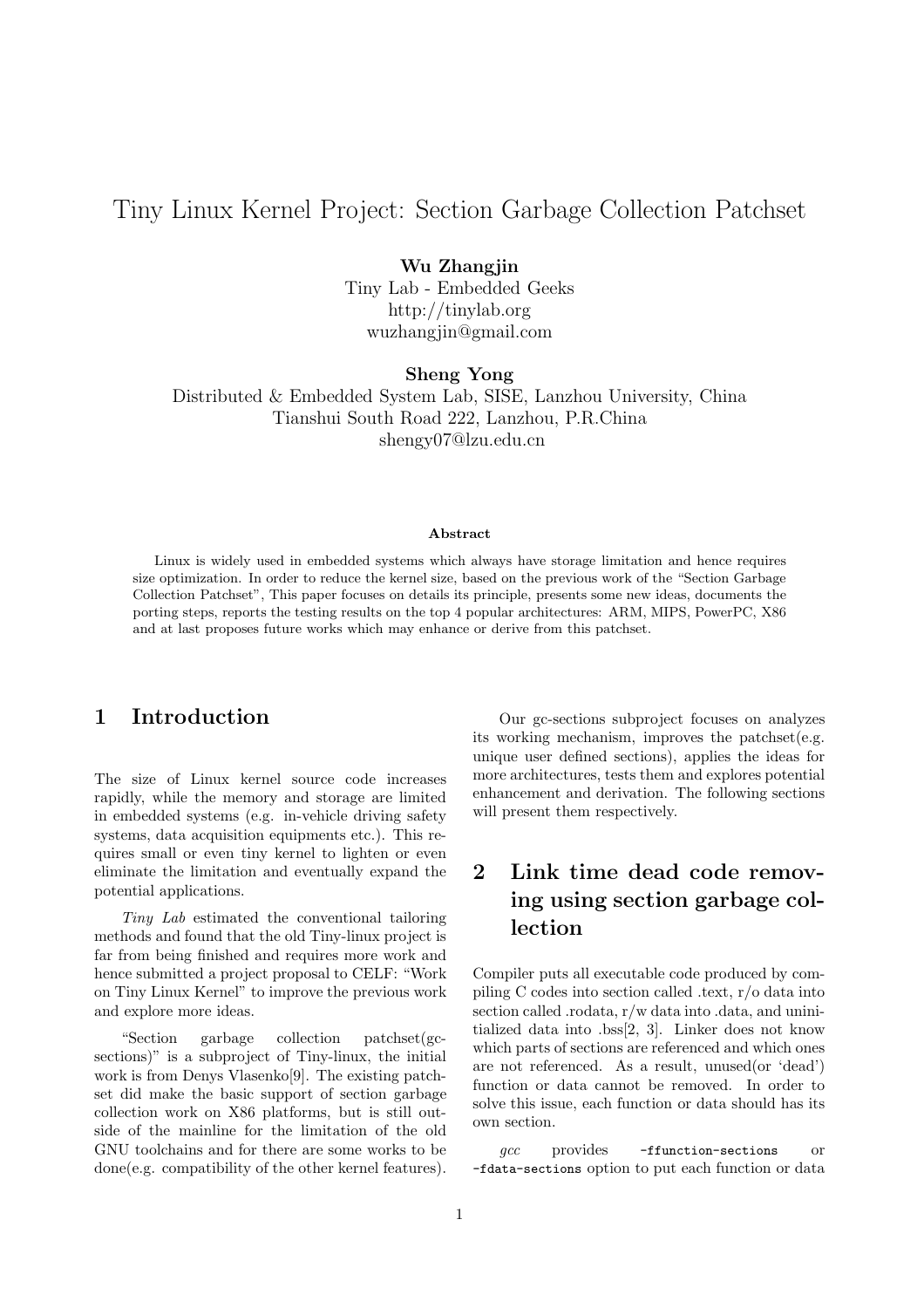to its own section, for instance, there is a function called unused func(), it goes to .text.unused func section, Then, *ld* provides the --gc-sections option to check the references and determine which dead function or data should be removed, and the  $--print-gc-sections$  option of  $ld$  can print the the function or data being removed, which is helpful to debugging.

The following two figures demonstrates the differences between the typical object and the one with -ffunction-sections:



FIGURE 1: Typical Object



FIGURE 2: Object with -ffunctionsections

To learn more about the principle of section garbage collection, the basic compiling, assebmling and linking procedure should be explained at first (Since the handling of data is similar to function, will mainly present function below).

### 2.1 Compile: Translate source code from C to assembly

If no -ffunction-sections for gcc, all functions are put into .text section (indicated by the .text instruction of assembly):

```
\text{\$ echo 'unused(){} main (){}' | gcc -S -x c -o - - \
  | grep . text
          . text
```
Or else, each function has its own section (indicated by the .section instruction of assembly):

```
\ echo 'unused () { } main () { } '
| gcc - ffunction - sections -S -x c -o - - | grep . text
       ection .text.unused,"ax", @progbits
        . section . text.main, "ax", @progbits
```
As we can see, the prefix is the same .text, the suffix is function name, this is the default section naming rule of gcc.

Expect -ffunction-sections, the section attribute instruction of gcc can also indicate where should a section of the funcion or data be put in, and if it is used together with -ffunction-sections, it has higher priority, for example:

```
\ echo '__attribute__ ((__section__(".text.test"))) unused(){} \
   main(){}' | gcc -ffunction-sections -S -x c -o - - | grep .text<br>section .text.test,"ax",@progbits .section .text.main,"ax",@progbits
```
.text.test is indicated instead of the default .text.unused. In order to avoid function redefinition, the function name in a source code file should be unique, and if only with -ffunction-sections, every function has its own unique section, but if the same section attribute applies on different functions, different functions may share the same section:

```
\text{\$ echo } ' \_ \text{\_} attribute \_ \ \ ( \ ( \_ \text{\_} section \_ \ \ (".text{\_} text.test")) \ ) \ \text{\_} used(){} \__attribute__ (( __section__(". text . test " ))) main (){} ' \
   | gcc -ffunction-sections -S -x c -o - - | grep .text<br>| gcc -ffunction-sections -S -x c -o - - | grep .text.<br>| text.test,"ax",@progbits
                                            . text. test, "ax", @progbits
```
Only one section is reserved, this breaks the core rule of section garbage collection: before linking, each function or data should has its own section, but sometimes, for example, if want to call some functions at the same time, section attribute instruction is required to put these functions to the same section and call them one by one, but how to meet these two requirements? use the section attribute instruction to put the functions to the section named with the same prefix but unique suffix, and at the linking stage, merge the section which has the same prefix to the same section, so, to linker, the sections are unique and hence better for dead code elimination, but still be able to link the functions to the same section. The implementation will be explained in the coming sections.

Based on the same rule, the usage of section attribute instruction should also follow the other two rules:

1. The section for function should named with .text prefix, then, the linker may be able to merge all of the .text sections. or else, will not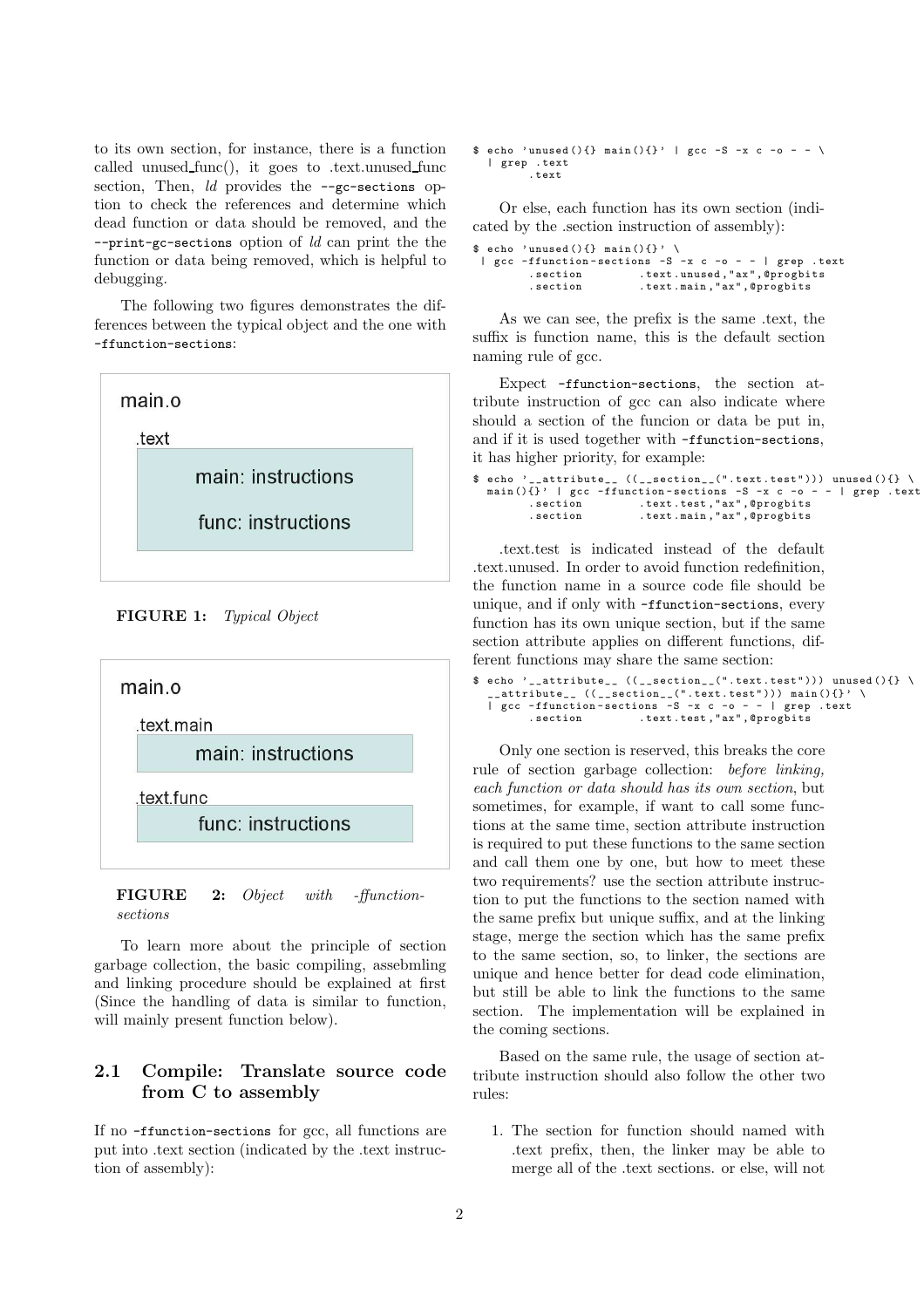be able to or not conveniently merge the sections and at last instead may increase the size of executable for the accumulation of the section alignment.

2. The section name for function should be prefixed with .text. instead of the default .text prefix used gcc and break the core rule.

And we must notice that: 'You will not be able to use "gprof" on all systems if you specify this option and you may have problems with debugging if you specify both this option and -g.' (gcc man page)

```
$ echo 'unused(){} a in(){}' \gcc - ffunction - sections -p -x c -o test -
\leqstdin >:1:0: warning: -ffunction-sections disabled; \
        it makes profiling impossible
```
### 2.2 Assemble: Translate assembly files to binary objects

In assembly file, it is still be possible to put the function or data to an indicated section with the .section instruction (.text equals .section ".text"). Since -ffunction-sections and -fdata-sections doesn't work for assembly files and they has no way to determine the function or data items, therefore, for the assembly files written from scratch (not translated from C language), .section instruction is required to added before the function or data item manually, or else the function or data will be put into the same .text or .data section and the section name indicated should also be unique to follow the core rule of section garbage collection.

The following commands change the section name of the 'unused' function in the assembly file and show that it does work.

```
$ echo 'unused(){} and <math>main(){}
   | gcc - ffunction - sections -S -x c -o - - \
| sed -e "s/ unused / test /g" \
   | gcc -c - xassembler - -o test
$ objdump -d test | grep . section
Disassembly of section . text . test :
Disassembly of section . text . main :
```
### 2.3 Link: Link binary objects to target executable

At the linking stage, based on a linker script, the linker should be able to determine which sections should be merged and included to the last executables. When linking, the -T option of ld can be used to indicate the path of the linker script, if no such option used, a default linker script is called and can be printed with ld --verbose.

Here is a basic linker script:

```
OUTPUT_FORMAT(" elf32 - i386 " , " elf32 - i386 " ,
                 " elf32 - i386 ")
OUTPUT_ARCH( i386 )
ENTRY (_start)
SECTIONS
{
  . text :
  {
     *(. text . stub . text .* . gnu . linkonce .t .*)
     ...
  }
   . data :
  {
     *(. data . data .* . gnu. linkonce .d .*)
     ...
  }
  /DISCARD/ : { *(.note.GNU-stack) *(.gnu.lto_*) }
\mathbf{r}
```
The first two commands tell the target architecture and the ABI, the ENTRY command indicates the entry of the executable and the SECTIONS command deals with sections.

The entry (above is start, the standard C entry, defined in crt1.o) is the root of the whole executable, all of the other symbols (function or data) referenced (directly or indirectly) by the the entry must be kept in the executable to make ensure the executable run without failure. Besides, the undefined symbols (defined in shared libraries) may also need to be kept with the EXTERN command. and note, the --entry and --undefined options of ld functions as the same to the ENTRY and EXTERN commands of linker script respectively.

--gc-sections will follow the above rule to determine which sections should be reserved and then pass them to the SECTIONS command to do left merging and including. The above linker script merges all section prefixed by .text, .stub and .gnu.linkonce.t to the last .text section, the .data section merging is similar. The left sections will not be merged and kept as their own sections, some of them can be removed by the /DISCARD/ instruction.

Let's see how --gc-section work, firstly, without it:

| \$ size test | \$ echo 'unused(){} main(){}'   gcc -x c -o test - |     |      |              |
|--------------|----------------------------------------------------|-----|------|--------------|
| text         | data                                               | bss | dec  | hex filename |
| 800          | 252                                                | 8   | 1060 | 424 test     |

Second, With --gc-sections (passed to ld with -Wl option of gcc):

|              |                                      |     |      | \$ echo 'unused(){} main(){}'   gcc -ffunction-sections \ |  |
|--------------|--------------------------------------|-----|------|-----------------------------------------------------------|--|
|              | $-W1$ , --gc-sections -x c -o test - |     |      |                                                           |  |
| \$ size test |                                      |     |      |                                                           |  |
| text         | data                                 | bss | dec  | hex filename                                              |  |
| 794          | 244                                  | 8   | 1046 | 416 test                                                  |  |

It shows, the size of the .text section is reduced and --print-gc-sections proves the dead 'unused' function is really removed: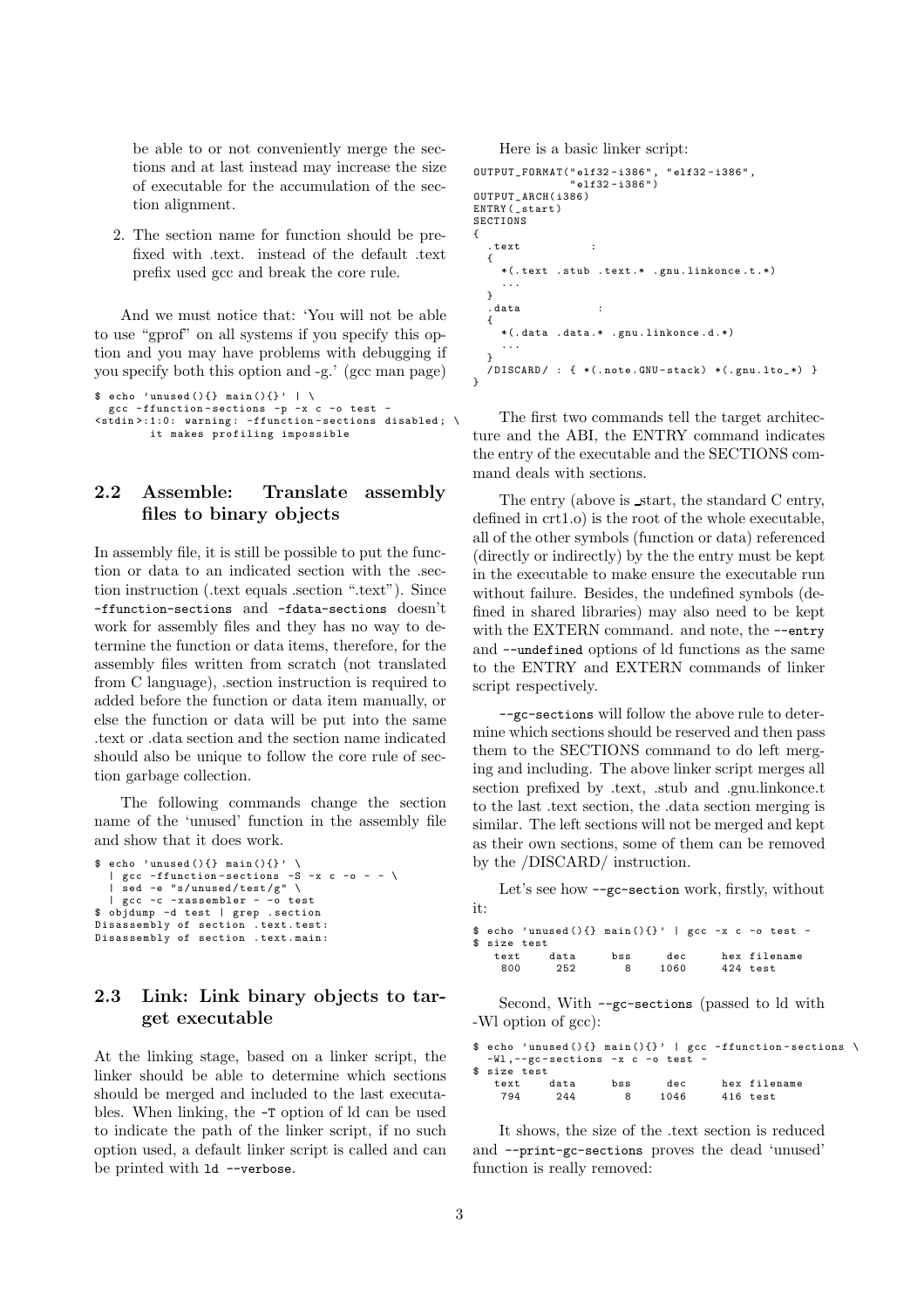| \$ echo 'unused(){} main(){}'   gcc -ffunction-sections \                     | 3. |
|-------------------------------------------------------------------------------|----|
| -Wl,--gc-sections,--print-gc-sections -x c -o test -                          |    |
| /usr/bin/ld: Removing unused section '.rodata' in file '/crt1.o'              |    |
| /usr/bin/ld: Removing unused section '.data' in file '/crt1.o'                | ፐዝ |
| /usr/bin/ld: Removing unused section '.data' in file '/crtbegin.o'            | in |
| /usr/bin/ld: Removing unused section '.text.unused' in file '/tmp/cclR3Mgp.o' |    |

The above output also proves why the size of the .data section is also reduced.

But if a section is not referenced (directly or indirectly) by the entry, for instance, if want to put a file into the executable for late accessing, the file can be compressed and put into a .image section like this:

```
...
SECTIONS
{
   ...
   . data :
   {
        __image_start = .;
     *(. image )
     \frac{1}{2} image end = .;
     ...
  }
}
```
The file can be accessed through the pointers: image start and image end, but the .image section itself is not referenced by anybody, then, --gc-sections has no way to know the fact that .image section is used and hence removes .image and as a result, the executable runs without expected, In order to solve this issue, another KEEP instruction of the linker script can give a help.

```
...
SECTIONS
{
   ...
   det{
      __image_start = .;
KEEP (*(. image ))
      image_end = .;
      ...
  }
}
```
# 3 Section garbage collection patchset for Linux

The previous section garbage collection patchset is for the -rc version of 2.6.35, which did add the core support of section garbage collection for Linux but it still has some limitations.

Now, Let's analyze the basic support of section garbage collection patchset for Linux and then list the existing limitations.

### 3.1 Basic support of gc-sections patchset for Linux

The basic support of gc-sections patchset for Linux cludes<sup>.</sup>

• Avoid naming duplication between the magic sections defined by section attribute instruction and -ffunction-sections or -fdata-sections

The kernel has already defined some sections with the section attribute instruction of gcc, the naming method is prefixing the sections with .text., as we have discussed in the above section, the name of the sections may be the same as the ones used by -ffunction-sections or -fdata-sections and hence break the core rule of section garbage collections.

Therefore, several patches has been upstreamed to rename the magic sections from  ${.text.X, data.X, .bss.X, .rodata.X}$ to {.text..X, .data..X, .bss..X, .rodata..X} and from {.text.X.Y, .data.X.Y, .bss.X.Y, .rodata.X.Y} to {.text..X..Y, .data..X..Y, .bss..X..Y, .rodata..X..Y}, accordingly, the related headers files, c files, assembly files, linker scripts which reference the sections should be changed to use the new section names.

As a result, the duplication between the section attribute instruction and -ffunction-sections/-fdata-sections is eliminated.

• Allow linker scripts to merge the sections generated by -ffunction-sections or -fdata-sections and prevent them from merging the magic sections

In order to link the function or data sections generated by -ffunction-sections or -fdata-sections to the last {.text, .data, .bss, .rodata}, the related linker scripts should be changed to merge the corresponding {.text.\*, .data.\*, .bss.\*, .rodata.\*} and to prevent the linker from merging the magic sections(e.g. .data..page aligned), more restrictive patterns like the following is preferred:

 $*(.\texttt{text} .[A-Za-z0-9_8^+]*)$ 

A better pattern may be the following:  $*(. text.[^].)*)$ 

Note, both of the above patterns are only supported by the latest ld, please use the versions newer than 2.21.0.20110327 or else, they don't work and will on the contrary to generate bigger kernel image for ever such section will be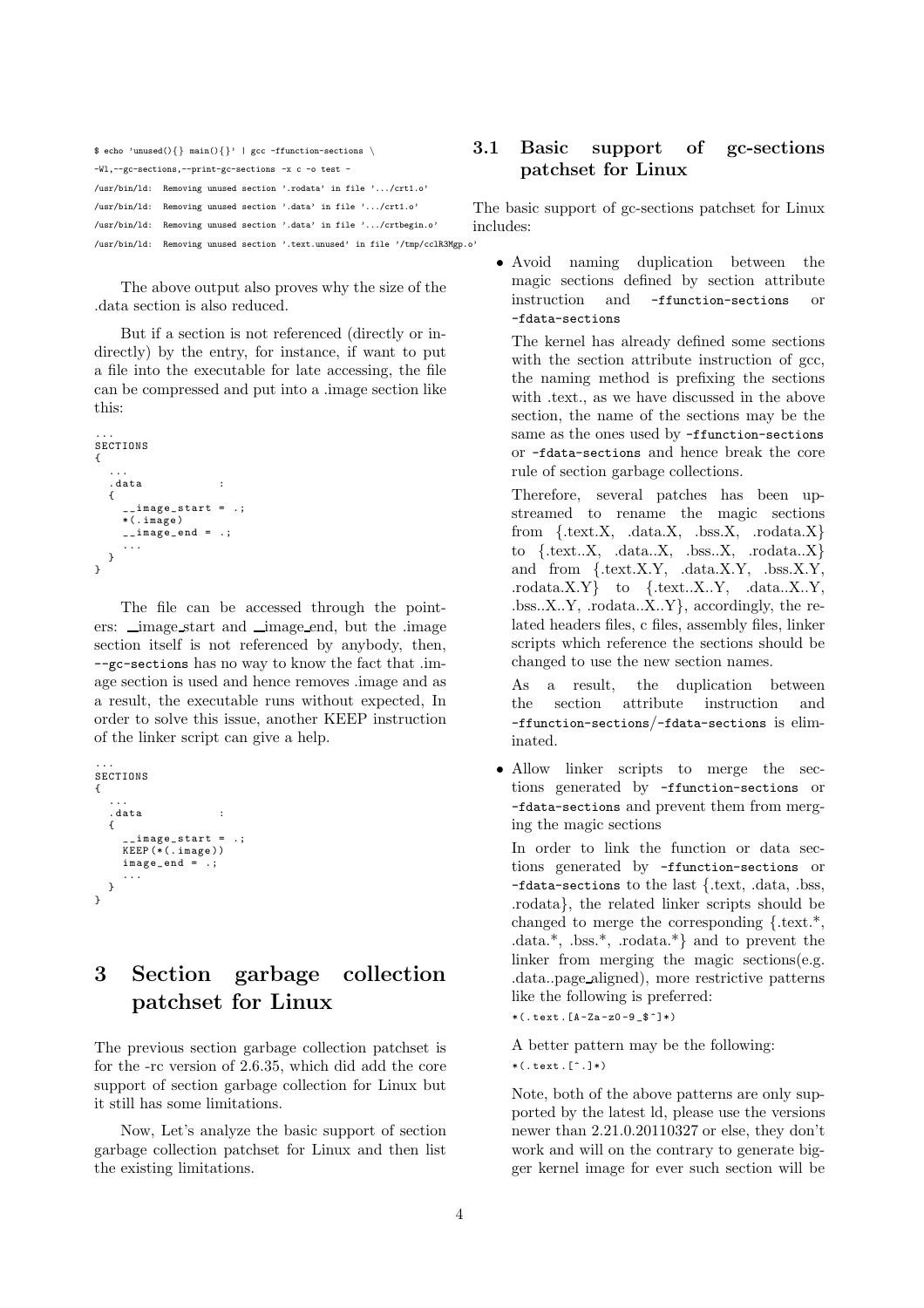linked to its own section in the last executable and the size will be increased heavily for the required alignment of every section.

• Support objects with more than 64k sections

The variant type of section number(the e shnum member of  $\text{elf}\{32,64\}$  hdr) is  $\text{ul}\{6,$ the max number is 65535, the old modpost tool (used to postprocess module symbol) can only handle an object which only has small than 64k sections and hence may fail to handle the kernel image compiled with huge kernel builds (allyesconfig, for example) with -ffunction-sections. Therefore, the modpost tool is fixed to support objects with more than 64k sections by the document "IA-64 gABI Proposal 74: Section Indexes": http://www.codesourcery.com/public/cxxabi/abi/prop-74-sindex.html.

• Invocation of -ffunction-sections/-fdata-sections 1. Ensure the other kernel features work with gcand --gc-sections

In order to have a working kernel with -ffunction-sections and -fdata-sections:

\$ make KCFLAGS="-ffunction-sections<sub>11</sub>-fdata-sections"

Then, in order to also garbage-collect the sections, added LDFLAGS\_vmlinux += --gc - sections

in the top-level Makefile.

The above support did make a working kernel with section garbage collection on X86 platforms, but still has the following limitations:

- 1. Lack of test, and is not fully compatible with some main kernel features, such as Ftrace, Kgcov
- 2. The current usage of section attribute instruction itself still breaks the core rule of section garbage collections for lots of functions or data may be put into the same sections (e.g.  $\text{__init}$ ), which need to be fixed
- 3. Didn't take care of assembly carefully and therefore, the dead sections in assembly may also be reserved in the last kernel image
- 4. Didn't focus on the support of compressed kernel images, the dead sections in them may also be reserved in the last compressed kernel image
- 5. The invocation of the gc-sections requires to pass the gcc options to 'make' through the environment variables, which is not convenient
- 6. Didn't pay enough attention to the the kernel modules, the kernel modules may also include dead symbols which should be removed
- 7. Only for X86 platform, not enough for the other popular embedded platforms, such as ARM, MIPS and PowerPC

In order to break through the above limitations, improvement has been added in our gc-sections project, see below section.

#### 3.2 Improvement of the previous gcsections patchset

Our gc-sections project is also based on mainline 2.6.35(exactly 2.6.35.13), it brings us with the following improvement:

sections

Ftrace requires the <u>mcount loc</u> section to store the mcount calling sites; Kgcov requires the .ctors section to do gcov initialization, these two sections are not referenced directly and will be removed by --gc-sections and hence should be kept by the KEEP instruction explicitly. Besides, more sections listed in include/asm-generic/vmlinux.lds.h or the other arch specific header files has the similar situation and should be kept explicitly too.

| /* include/asm-generic/vmlinux.lds.h */ |  |
|-----------------------------------------|--|
|                                         |  |
| *( mcount loc)                          |  |
| $KEEP$ $(*$ (mcount loc))               |  |
|                                         |  |
| $*(.ctors)$                             |  |
| $KEEP$ $(*(.ctors))$                    |  |
|                                         |  |

2. The section name defined by section attribute instruction should be unique

The symbol name should be globally unique (or else gcc will report symbol redefinition), in order to keep every section name unique, it is possible to code the section name with the symbol name.  $_F$ UNCTION<sub>-</sub> (or  $_f$ unc in Linux) is available to get function name, but there is no way to get the variable name, which means there is no general method to get the symbol name so instead, another method should be used, that is coding the section name with line number and a file global counter. the combination of these two will minimize the duplication of the section name (but may also exist duplication) and also reduces total size cost of the section names.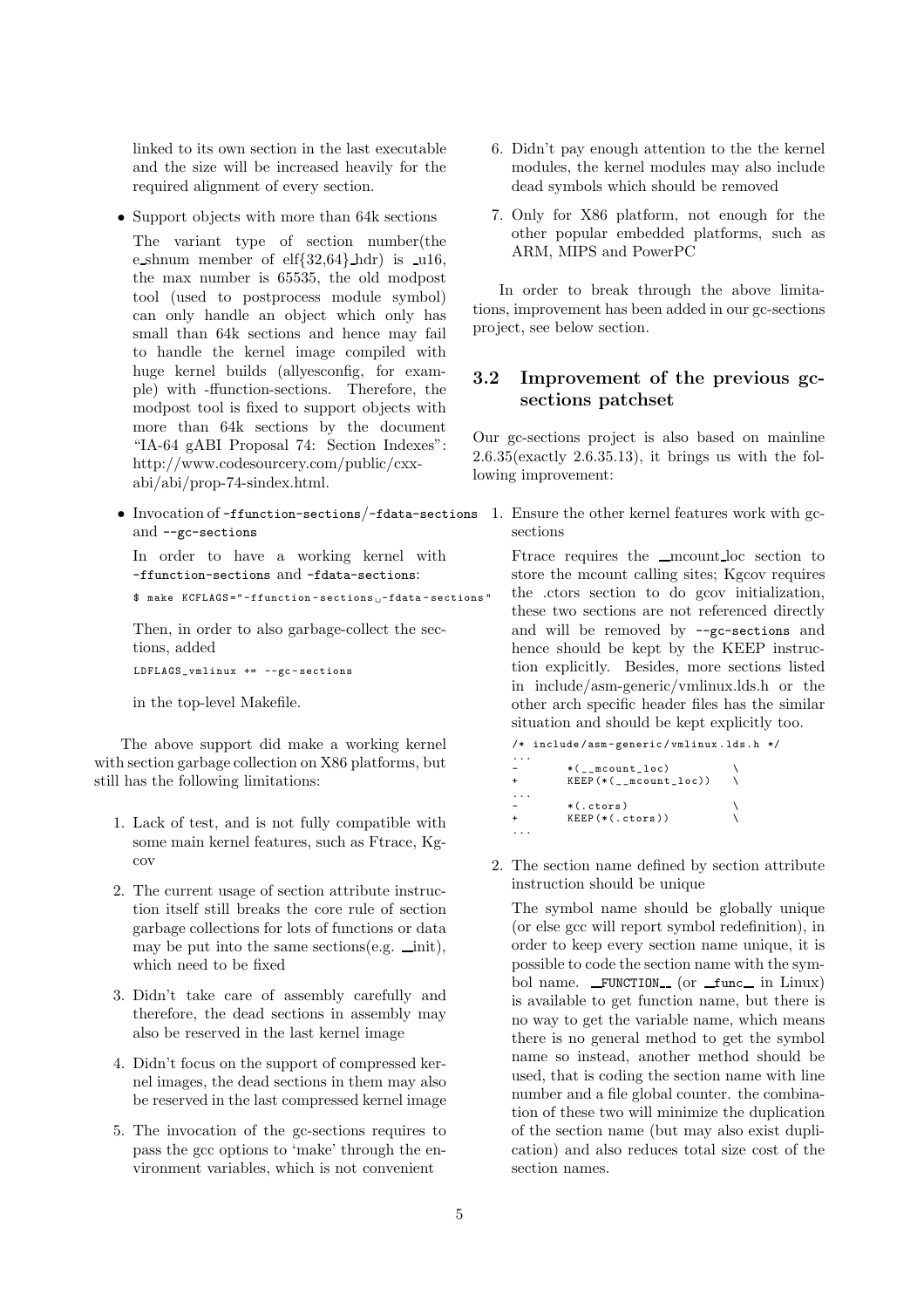gcc provides LINE and COUNTER to get the line number and counter respectively, so, the previous  $\_section()$  macro can be changed from:

# define  $\angle$  \_ section(S) \  $\frac{1}{2}$  attribute<sub>--</sub> (( $\frac{1}{2}$  section<sub>--</sub>(# S )))

```
to the following one:
```

```
#define __concat (a, b) a##b
# define __unique_impl(a , b) __concat (a , b)
# define __ui (a , b) __unique_impl(a , b)
# define __unique_counter(a) \
   _{--}ui (a, _{--}COUNTER_{--})
# define __uc (a) __unique_counter(a)
# define __unique_line(a) __ui (a , __LINE__ )
# define __ul (a) __unique_line(a)
# define __unique (a) __uc ( __ui ( __ul (a), l_c ))
# define __unique_string(a) \
    __stringify( __unique (a ))
# define __us(a) __unique_string(a)
# define \angle _ section(S) \
  __attribute__ (( __section__( __us (S .))))
```
Let's use the *init* for an example to see the effect, before, the section name is .init.text, all of the functions marked with  $\_\mathit{init}$  will be put into that section. With the above change, every function will be put into a unique section like .text.init.13l c16 and make the linker be able to determine which one should be removed.

Similarly, the other macros used the section attribute instruction should be revisited, e.g. sched.

In order to make the linker link the functions marked with  $\_\mathit{init}$  to the last .init.text section, the linker scripts must be changed to merge .init.text.\* to .init.text. The same change need to be applied to the other sections.

3. Ensure every section name indicated in assembly is unique

-ffunction-sections and -fdata-sections only works for C files, for assembly files, the .section instruction is used explicitly, by default, the kernel uses the instruction like this: .section .text, which will break the core rule of section garbage collection tool, therefore, every assembly file should be revisited.

For the macros, like LEAF and NESTED used by MIPS, the section name can be uniqued with symbol name:

```
# define LEAF ( symbol )
- . section . text;<br>+ . section . text.
                               \cdot text. asm . symbol ; \
```
But the other directly used .section instructions require a better solution, fortunately, we can use the same method proposed above, that is:

```
# define _{2} asm _ section(S) \
  . section __us (S .)
```
Then, every .section instruction used in the assembly files should be changed as following:

/\* include / linux / init .h \*/ .<br>-#define \_\_HEAD .section ".head.text","ax" +# define \_\_HEAD \_\_asm\_section(. head . text ), " ax "

4. Simplify the invocation of the gc-sections

In order to avoid passing -ffunction-sectoins, -fdata-sections to 'make' in every compiling, both of these two options should be added to the top-level Makefile or the arch specific Makefile directly, and we also need to disable -ffunction-sectoins explicitly when Ftrace is enabled for Ftrace requires the -p option, which is not compatible with -ffunction-sectoins.

Adding them to the Makefile directly may also be better to fix the other potential compatiabilities, for example, -fdata-sections doesn't work on 32bit kernel, which can be fixed as following:

```
# arch / mips / Makefile
ifndef CONFIG_FUNCTION_TRACER
  cflags -y := - ffunction - sections
endif
# FIXME: 32bit doesn't<sub>u</sub>work<sub>u</sub>with<sub>u</sub>-fdata-sections
ifdef CONFIG_64BIT
  cflags -y += - fdata - sections
endif
```
Note, some architectures may prefer KBUILD CFLAGS than cflags-y, it depends.

Besides, the --print-gc-sections option should be added for debugging, which can help to show the effect of gc-sections or when the kernel doesn't boot with gc-sections, it can help to find out which sections are wrongly removed and hence keep them explicitly.

```
# Makefile
ifeq ($( KBUILD_VERBOSE) ,1)
LDFLAGS_vmlinux += -- print -gc - sections
endif
```
Then, make V=1 can invocate the linker to print which symbols are removed from the last the executables.

In the future, in order to make the whole gc-sections configurable, 4 new kernel config options may be required to reflect the selection of -ffunction-sections, -fdata-sections, --gc-sections and --print-gc-sections.

5. Support compressed kernel image

The compressed kernel image often include a compressed vmlinux and an extra bootstraper, the bootstraper decompress the compressed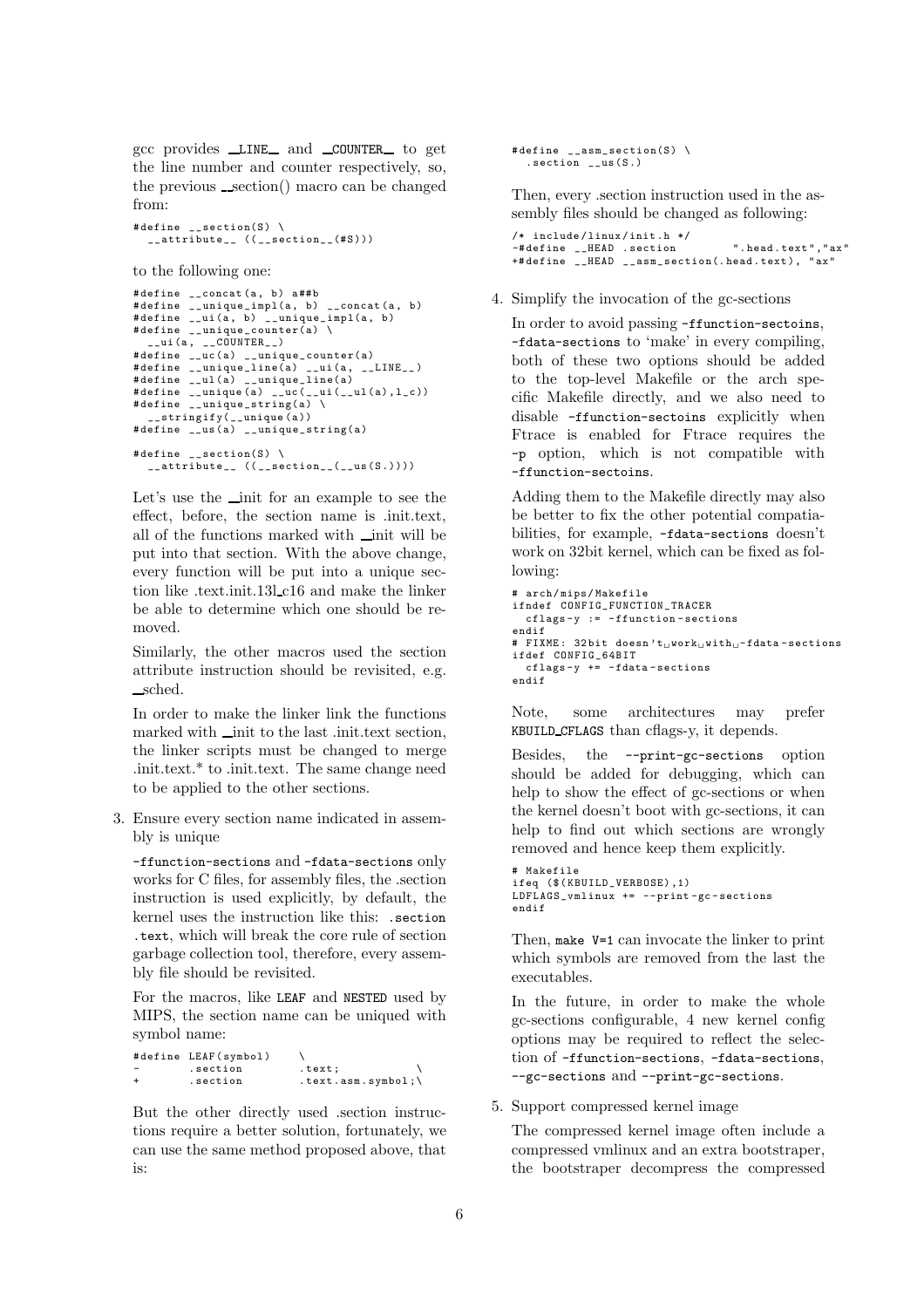kernel image and boot it. the bootstraper may also include dead code, but for its Makefile does not inherit the make rules from either the top level Makefile or the Makefile of a specific architecture, therefore, this should be taken care of independently.

Just like we mentioned in section 2.3, the section stored the kernel image must be kept with the KEEP instruction, and the -ffunction-sectoins, -fdata-sections, --gc-sections and --print-gc-sections options should also be added for the compiling and linking of the bootstraper.

6. Take care of the kernel modules

Currently, all of the kernel modules share a common linker script: scripts/modulecommon.lds, which is not friendly to --gc-sections for some architectures may requires to discard some specific sections. therefore, a arch specific module linker script should be added to arch/ARCH/ and the following lines should be added to the top-level Makefile:

```
# Makefile
+ LDS_MODULE
  -T $( srctree )/ arch /$( SRCARCH )/ module . lds
+ LDFLAGS_MODULE = \
  $( if $( wildcard arch /$( SRCARCH )/ module . lds ) ,\
         $( LDS_MODULE))
LDFLAGS MODULE += \n\lambda-T $( srctree )/ scripts / module - common . lds
```
Then, every architecture can add the architecture specific parts to its own module linker script, for example:

```
# arch/mips/module.lds
SECTIONS {
  / DISCARD / : {
    *(. MIPS . options )
     ...
  }
}
```
In order to remove the dead code in the kernel modules, it may require to enhance the common module linker script to keep the functions called by module init() and module exit(), for these two are the init and exit entries of the modules. Besides, the other specific sections  $(e.g. \text{.} \text{modinfo. } \text{\_} \text{version})$  may need to be kept explicitly. This idea is not implemented in our gc-sections project yet.

7. Port to the other architectures based platforms

Our gc-sections have added the gc-sections support for the top 4 architectures (ARM, MIPS, PowerPC and X86) based platforms and all of them have been tested.

The architecture and platform specific parts are small but need to follow some basic steps to minimize the time cost, the porting steps to a new platform will be covered in the next section.

### 3.3 The steps of porting gc-sections patchset to a new platform

In order to make gc-sections work on a new platform, the following steps should be followed (use ARM as an example).

1. Prepare the development and testing environment, including real machine(e.g. dev board) or emulator(e.g. qemu), cross-compiler, file system etc.

For ARM, we choose qemu 0.14.50 as the emulator and versatilepb as the test platform, the corss-compiler (gcc 4.5.2, ld 2.21.0.20110327) is provided by ubuntu 11.04 and the filesystem is installed by debootstrap, the ramfs is available from http://d-i.debian.org/dailyimages/armel/.

2. Check whether the GNU toolchains support -ffunction-sections, -fdata-sections and --gc-sections, if no support, add the toolchains support at first

The following command shows the GNU toolchains of ARM does support gc-sections, or else, there will be failure.

```
\text{\$ echo 'unused(){} main(){}' | arm-linux-gnueabi-gcc \
  -ffunction-sections -Wl,--gc-sections \
  -S -x c -o - - | grep .section<br>section .text.un
                           . text. unused, "ax", % progbits
         . section . text . main ," ax " ,% progbits
```
3. Add -ffunction-sections, -fdata-sections, at proper place in arch or platform specific Makefile

```
# arch / arm/ Makefile
ifndef CONFIG_FUNCTION_TRACER<br>KBUILD_CFLAGS += -ffunction
                     += -ffunction-sections
endif<br>KBUILD CFLAGS
                     += -fdata-sections
```
4. Fix the potential compatibility problem (e.g. disable -ffunction-sections while requires Ftrace)

The Ftrace compatiability problem is fixed above, no other compatibility has been found up to now.

5. Check if there are sections which are unreferenced but used, keep them

The following three sections are kept for ARM: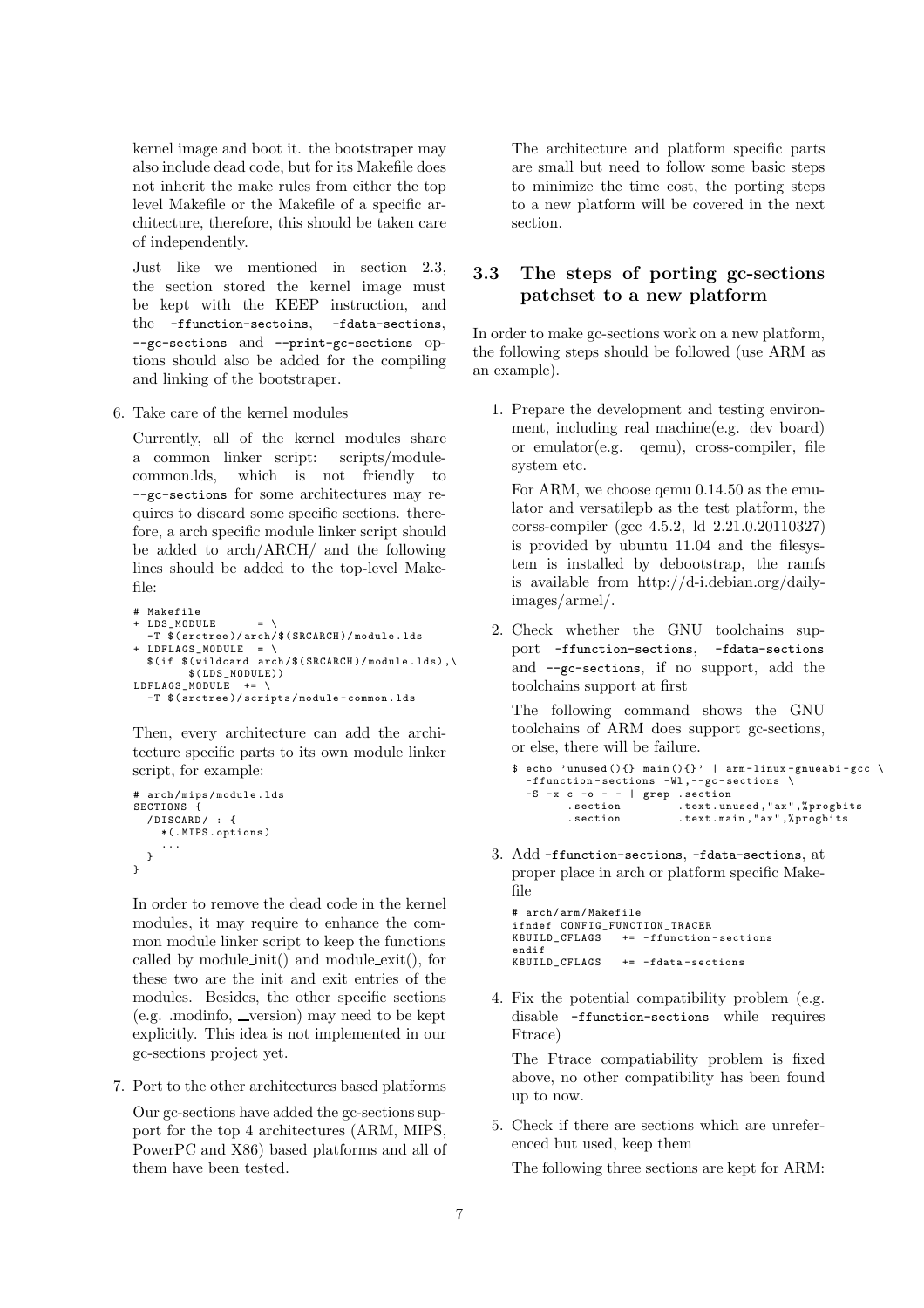- # arch / arm / kernel / vmlinux . lds .S ... KEEP (\*(. proc . info . init \*)) ... KEEP (\*(. arch . info . init \*)) ... KEEP (\*(. taglist . init \*))
- 6. Do basic build and boot test, if boot failure happens, use make V=1 to find out the wrongly removed sections and keep them explicitly with the KEEP instruction

```
$ gemu-system-arm -M versatilepb -m 128M \
   .<br>kernel vmlinux -initrd initrd.gz
  - append "root =/dev/ram<sub>u</sub>init =/bin/sh" \
```
If the required sections can not be determined in the above step, it will be found at this step for make V=1 will tell you which sections may be related to the boot failure.

7. Add support for assembly files with the asm section() macro

Using grep command to find out every .section place and replace it with the  $\text{\_asm}\,\text{section}()$ macro, for example:

```
# arch/arm/mm/proc-arm926.S
         .section ".rodata'
         _{-\alpha}sm_section(.rodata)
```
8. Follow the above steps to add support for compressed kernel

Enable gc-sections in the Makefile of compressed kernel:

```
# arch / arm / boot / compressed/ Makefile
EXTRA_CFLAGS+= - ffunction - sections -fdata - sections
...
LDFLAGS_vmlinux := --gc - sections
ifeq ($ ( KBUILD_VERBOSE) ,1)
LDFLAGS_vmlinux += -- print -gc - sections
endif
...
```
And then, keep the required sections in the linker script of the compressed kernel:

arch/arm/boot/compressed/vmlinux.lds.in KEEP (\*(.start)) KEEP (\*(. text )) KEEP (\*(. text . call\_kernel))

9. Make sure the main kernel features (e.g. Ftrace, Kgcov, Perf and Oprofile) work normally with gc-sections

Validated Ftrace, Kgcov, Perf and Oprofile on ARM platform and found they worked well.

10. Add architecture or platform specific module.lds to remove unwanted sections for the kernel modules

In order to eliminate the unneeded sections(e.g.  $fixup$ ,  $ex$ -table) for modules while no CON-FIG MMU, a new module.lds.S is added for ARM:

```
# arch / arm/ module . lds .S
...
SECTIONS {
             / DISCARD / : {
# ifndef CONFIG_MMU
                          *(. fixup )
                          *(\begin{smallmatrix} - & \mathrm{ex{}} & \mathrm{table} \end{smallmatrix})# endif
             }
}
# arch / arm/ Makefile
extra -y := module . lds
```
11. Do full test: test build, boot with NFS root filesystem, the modules and so forth.

Enable the network bridge support between qemu and your host machine, open the NFS server on your host, config smc91c111 kernel driver, dhcp and NFS root client, then, boot your kernel with NFS root filesystem to do a full test.

```
$ qemu - system - arm - kernel / path / to / zImage \
  - append "init=/bin/bash, root=/dev/nfs
_{\square\square}nfsroot=$nfs_server:/path/to/rootfs_{\square}ip=dhcp" \
  -M versatilepb -m 128M -mnic , model = smc91c111 -net tap
```
### 4 Testing results

Test has been run on all of the top 4 architectures, including basic boot with ramfs, full boot with NFS root filesystem and the main kernel features (e.g. Ftrace, Kgcov, Perf and Oprofile).

The host machine is thinkpad SL400 with Intel(R)  $Core(TM)2$  Duo CPU T5670, the host sytem is ubuntu 11.04.

The qemu version and the cross compiler for ARM is the same as above section, the cross compiler for MIPS is compiled from buildroot, the cross compiler for PowerPC is downloaded from emdebian.org/debian/, the details are below:

| arch       | board       | net       | $\rm gcc$ | ld              |
|------------|-------------|-----------|-----------|-----------------|
| ARM        | versatilepb | smc91c111 | 4.5.2     | 2.21.0.20110327 |
| MIPS       | malta       | pcnet     | 4.5.2     | 2.21            |
| <b>PPC</b> | g3beige     | pcnet     | 4.4.5     | 2.20.1.20100303 |
| X86        | $pc-0.14$   | ne2k pci  | 4.5.2     | 2.21.0.20110327 |

TABLE 1: Testing environment

Note:

• In order to boot qemu-system-ppc on ubuntu 11.04, the openbios-ppc must be downloaded from debian repository and installed, then use the -bios option of qemu-system-ppc to indicate the path of the openbios.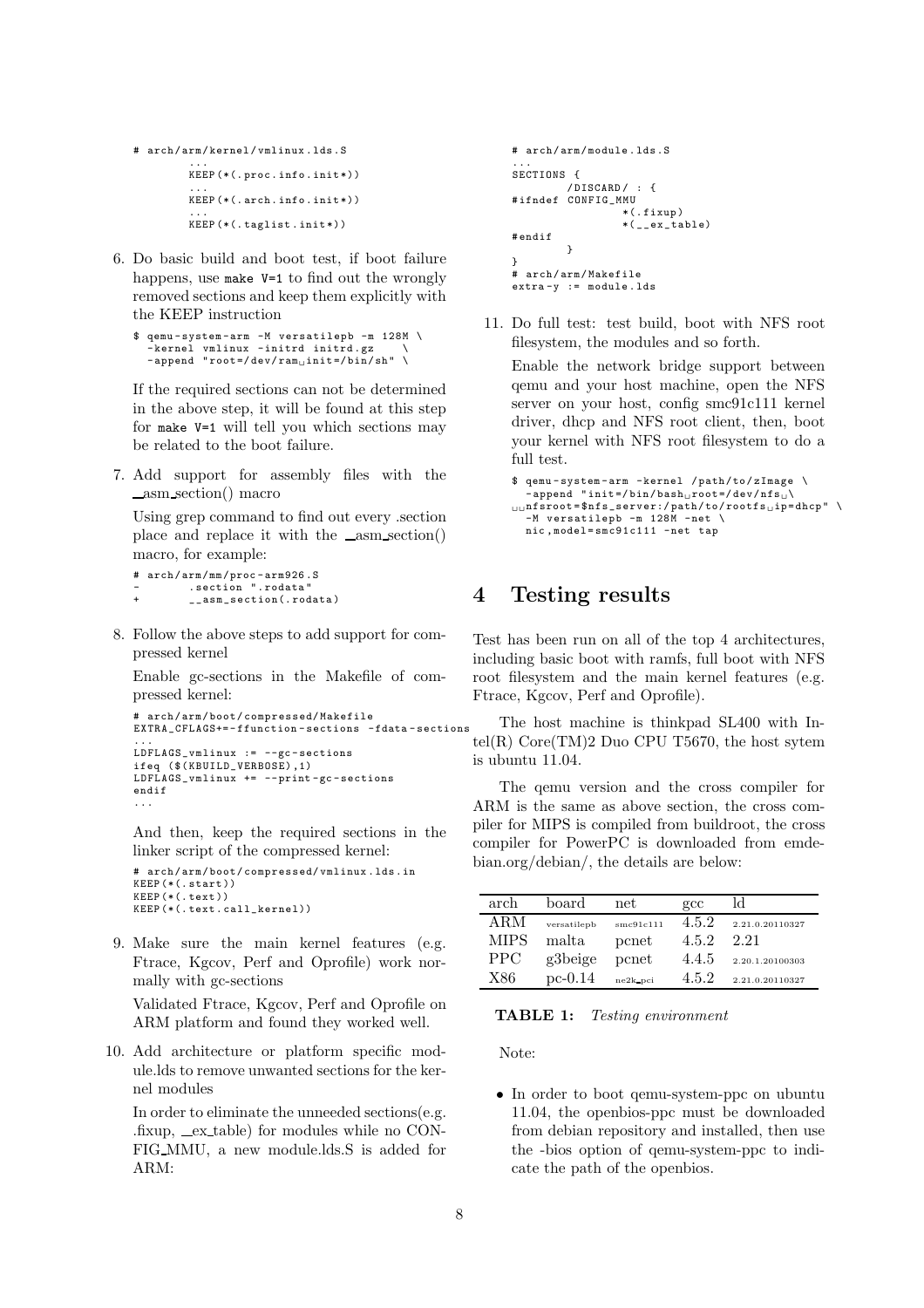• Due to the regular experssion pattern bug of ld <2.20 described in section 3, In order to make the gc-sections features work with 2.20.1.20100303, the linker script of powerpc is changed through using the pattern .text.\*, .data.\*, .bss.\*, .sbss.\*, but to avoid wrongly merging the kernel magic sections (e.g. .data..page aligned) to the .data section, the magic sections are moved before the merging of .data, then it works well because of the the .data..page aligned will be linked at first, then, it will not match .data.\* and then will not go to the .data section. Due to the unconvenience of this method, the real solution will be forcing the users to use  $\mathrm{Id}$   $> = 2.21$ , or else, will disable this gc-sections feature to avoid generating bigger kernel image.

```
SECTIONS
{
```
}

```
...
. data .. page_aligned : ... {
          PAGE_ALIGNED_DATA( PAGE_SIZE)
}
...
. data : AT ( ADDR (. data ) - LOAD_OFFSET) {
          DATA_DATA
          *(. data .*)
          ...
          *(. sdata .*)
          ...
}
...
```
The following table shows the size information of the vanilla kernel image(vmlinux, .orig) and the kernel with gc-sections(.gc), both of them are stripped through strip  $-x$  (or even strip s) because of gcsections may introduce more symbols (especially, non-global symbols) which are not required for running on the embedded platforms.

The kernel config is gc sections defconfig placed under arch/ARCH/configs/, it is based on the versatile defconfig, malta defconfig, pmac32 defconfig and i386 defconfig respectively, extra config options only include the DHCP, net driver, NFS client and NFS root file system.

| arch        | text    | data   | bss     | total   | save      |
|-------------|---------|--------|---------|---------|-----------|
| <b>ARM</b>  | 3062975 | 137504 | 198940  | 3650762 |           |
|             | 3034990 | 137120 | 198688  | 3608866 | $-1.14%$  |
| <b>MIPS</b> | 3952132 | 220664 | 134400  | 4610028 |           |
|             | 3899224 | 217560 | 123224  | 4545436 | $-1.40\%$ |
| <b>PPC</b>  | 5945289 | 310362 | 153188  | 6671729 |           |
|             | 5849879 | 309326 | 152920  | 6560912 | $-1.66\%$ |
| X86         | 2320279 | 317220 | 1086632 | 3668580 |           |
|             | 2206804 | 311292 | 498916  | 3572700 | $-2.61%$  |



### 5 Conclusions

The testing result shows that gc-sections does eliminate some dead code and reduces the size of the kernel image by about  $1^{\circ}3\%$ , which is useful to some size critical embedded applications.

Besides, this brings Linux kernel with link time dead code elimination, more dead code can be further eliminated in some specific applications (e.g. only parts of the kernel system calls are required by the target system, finding out the system calls really not used may guide the kernel to eliminate those system calls and their callees), and for safety critical systems, dead code elimination may help to reduce the code validations and reduce the possibinity of execution on unexpected code. And also, it may be possible to scan the kernel modules('make export report' does help this) and determine which exported kernel symbols are really required, keep them and recompile the kernel may help to only export the required symbols.

Next step is working on the above ideas and firstly will work on application guide system call optimization, which is based on this project and maybe eliminate more dead code.

And at the same time, do more test, clean up the existing patchset, rebase it to the latest stable kernel, then, upstream them.

Everything in this work is open and free, the homepage is tinylab.org/index.php/projects/tinylinux, the project repository is gitorious.org/tinylab/tinylinux.

# References

- [1] Tiny Lab, http://www.tinylab.org
- [2] Link time dead code and data elimination using GNU toolchain, http://elinux.org/images/2/2d/ELC2010-gcsections Denys Vlasenko.pdf, Denys Vlasenko
- [3] Executable and Linkable Format, http://www.skyfree.org/linux/references/ ELF Format.pdf
- [4] GNU Linker ld, http://sourceware.org/binutils/docs-2.19/ld/
- [5] A Whirlwind Tutorial on Creating Really Teensy ELF Executables for Linux,  $http://www.muppetlabs.com/õreadbox/software/$ tiny/teensy.html